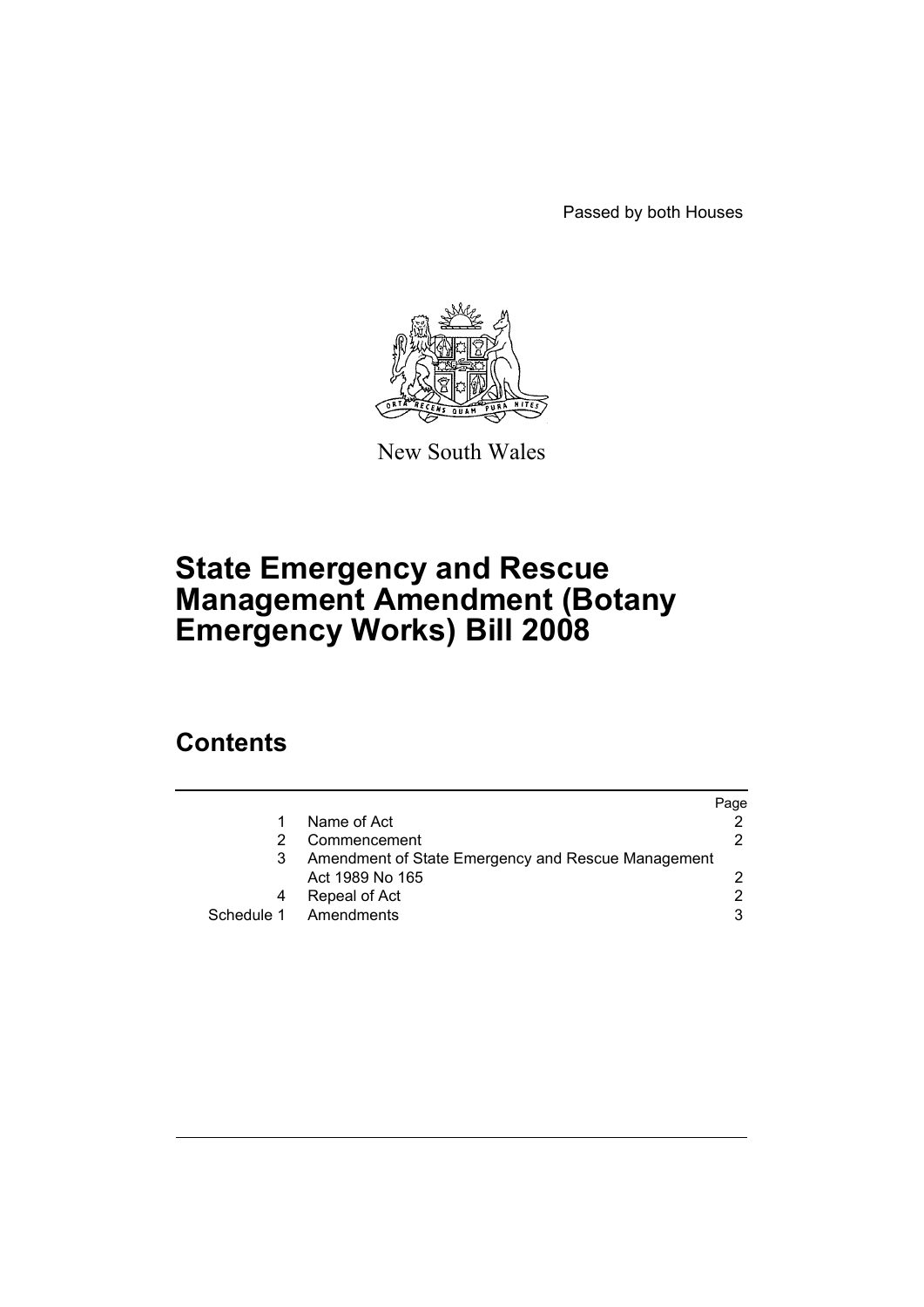*I certify that this public bill, which originated in the Legislative Assembly, has finally passed the Legislative Council and the Legislative Assembly of New South Wales.*

> *Clerk of the Legislative Assembly. Legislative Assembly, Sydney, , 2008*



New South Wales

# **State Emergency and Rescue Management Amendment (Botany Emergency Works) Bill 2008**

Act No , 2008

An Act to amend the *State Emergency and Rescue Management Act 1989* to make special provision for the carrying out of emergency works at a site in Botany Road, Alexandria; and for other purposes.

*I have examined this bill and find it to correspond in all respects with the bill as finally passed by both Houses.*

*Assistant Speaker of the Legislative Assembly.*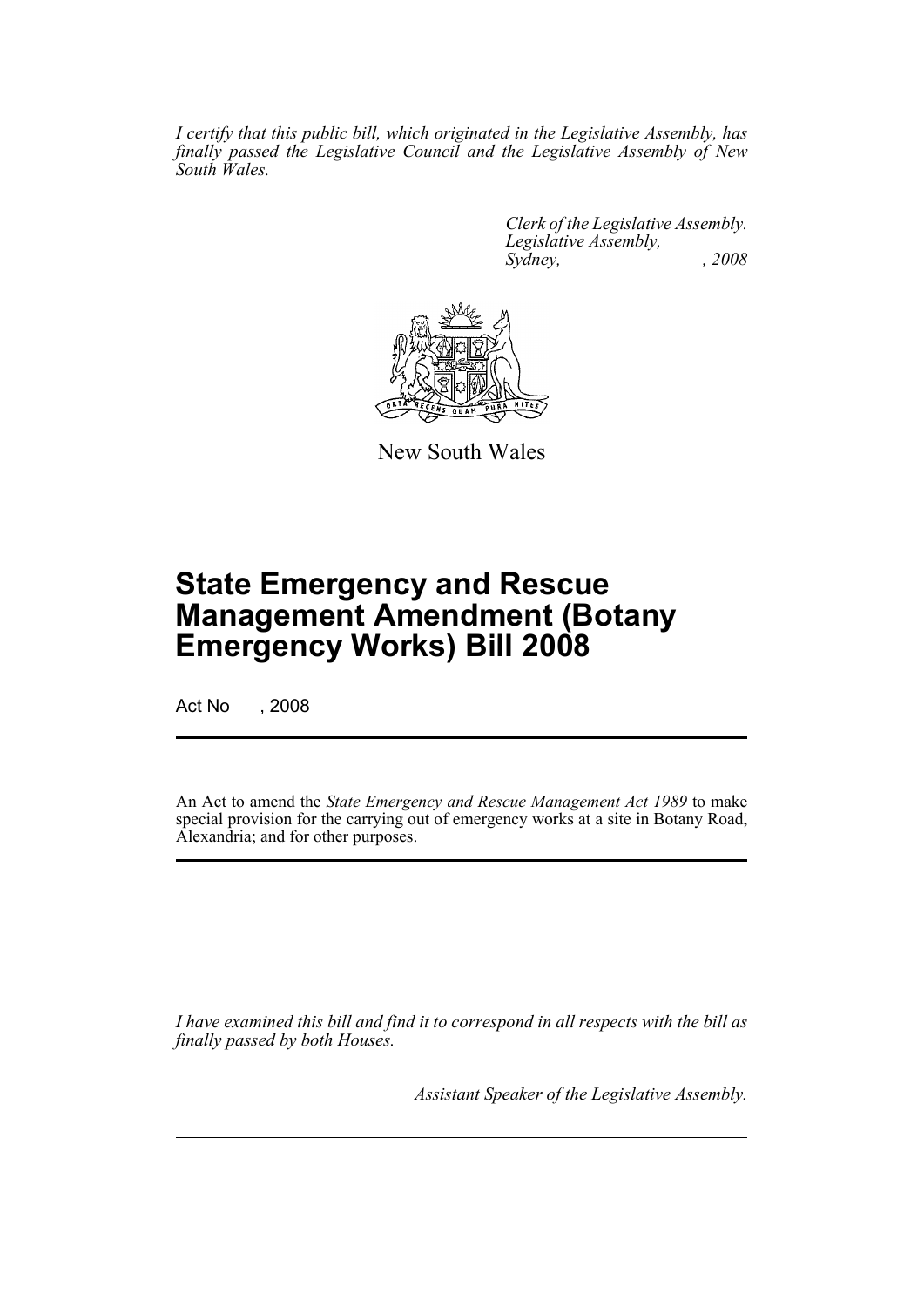### <span id="page-2-0"></span>**The Legislature of New South Wales enacts:**

### **1 Name of Act**

This Act is the *State Emergency and Rescue Management Amendment (Botany Emergency Works) Act 2008*.

### <span id="page-2-1"></span>**2 Commencement**

This Act commences on the date of assent to this Act.

### <span id="page-2-2"></span>**3 Amendment of State Emergency and Rescue Management Act 1989 No 165**

The *State Emergency and Rescue Management Act 1989* is amended as set out in Schedule 1.

### <span id="page-2-3"></span>**4 Repeal of Act**

- (1) This Act is repealed on the day following the day on which this Act commences.
- (2) The repeal of this Act does not, because of the operation of section 30 of the *Interpretation Act 1987*, affect any amendment made by this Act.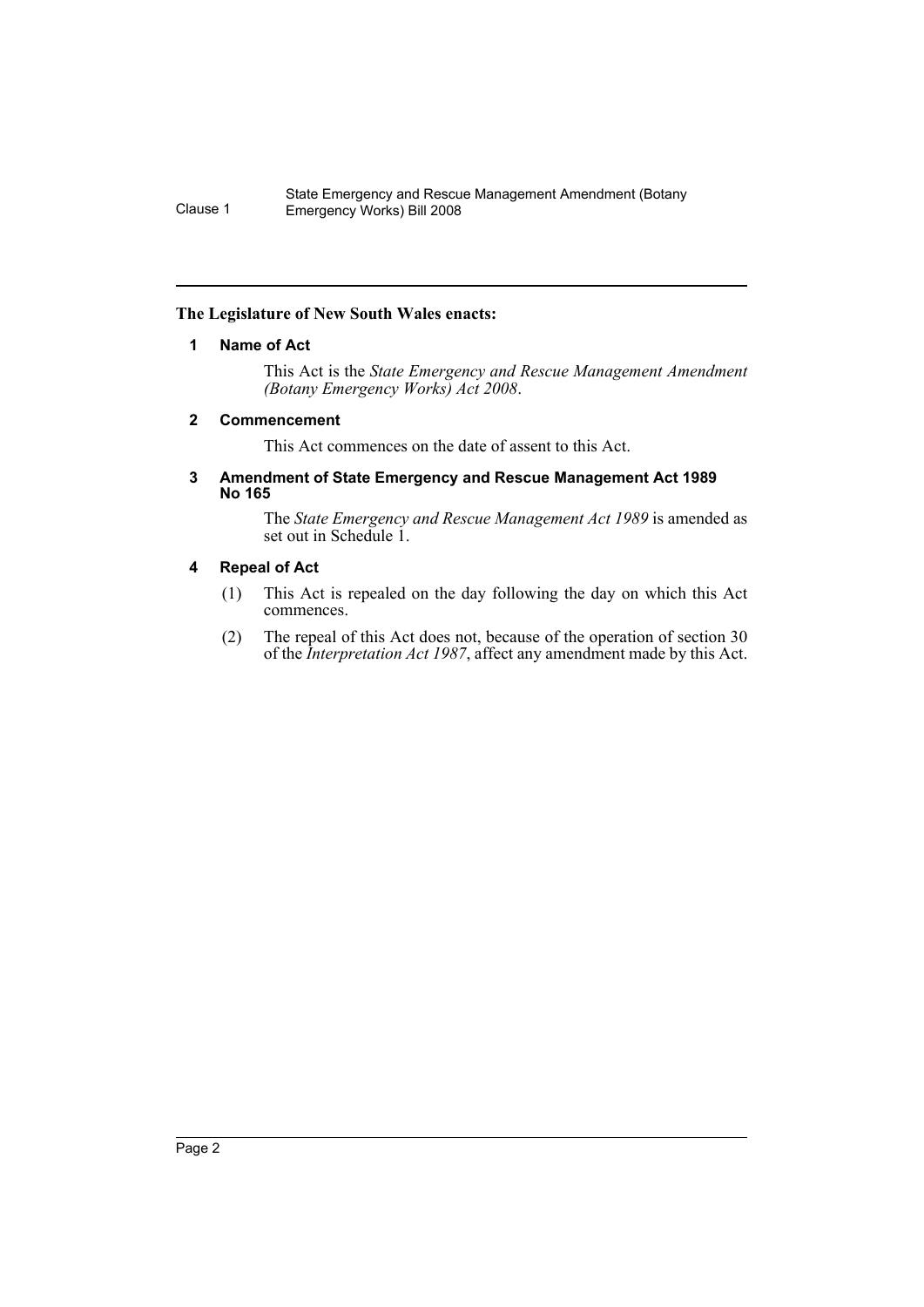State Emergency and Rescue Management Amendment (Botany Emergency Works) Bill 2008

Amendments **Schedule 1** and the set of the set of the set of the set of the set of the set of the set of the set of the set of the set of the set of the set of the set of the set of the set of the set of the set of the set

### <span id="page-3-0"></span>**Schedule 1 Amendments**

(Section 3)

### **[1] Schedule 4 Savings, transitional and other provisions**

Insert at the end of clause 1 (1):

*State Emergency and Rescue Management Amendment (Botany Emergency Works) Act 2008*

### **[2] Schedule 4, Part 6**

Insert after Part 5:

### **Part 6 Special provisions relating to emergency works at Botany site**

### **10 Definitions**

In this Part:

*BBB Constructions* means BBB Constructions Pty Ltd ACN 119 554 700.

*Botany site* means the area bounded by and including Botany Road, McEvoy Street, Retreat Street and Wyndham Street, Alexandria.

*Director-General* means the Director-General of the Department of Commerce.

*emergency works* means the carrying out of the following works on the Botany site:

- (a) the shoring up (including re-anchoring) of retaining or other walls that support premises or roads in the Botany site,
- (b) if the Director-General considers it necessary to do so, grouting behind the walls to reseal them against the ingress of water,
- (c) other stabilisation work on the site (including the construction and progressive removal of an earth berm and any stabilisation work required as a result of the collapse of any such wall),

and includes any preparatory examination, survey, excavation or other thing done for the purposes of carrying out those works.

*senior police officer* means a police officer of or above the rank of sergeant.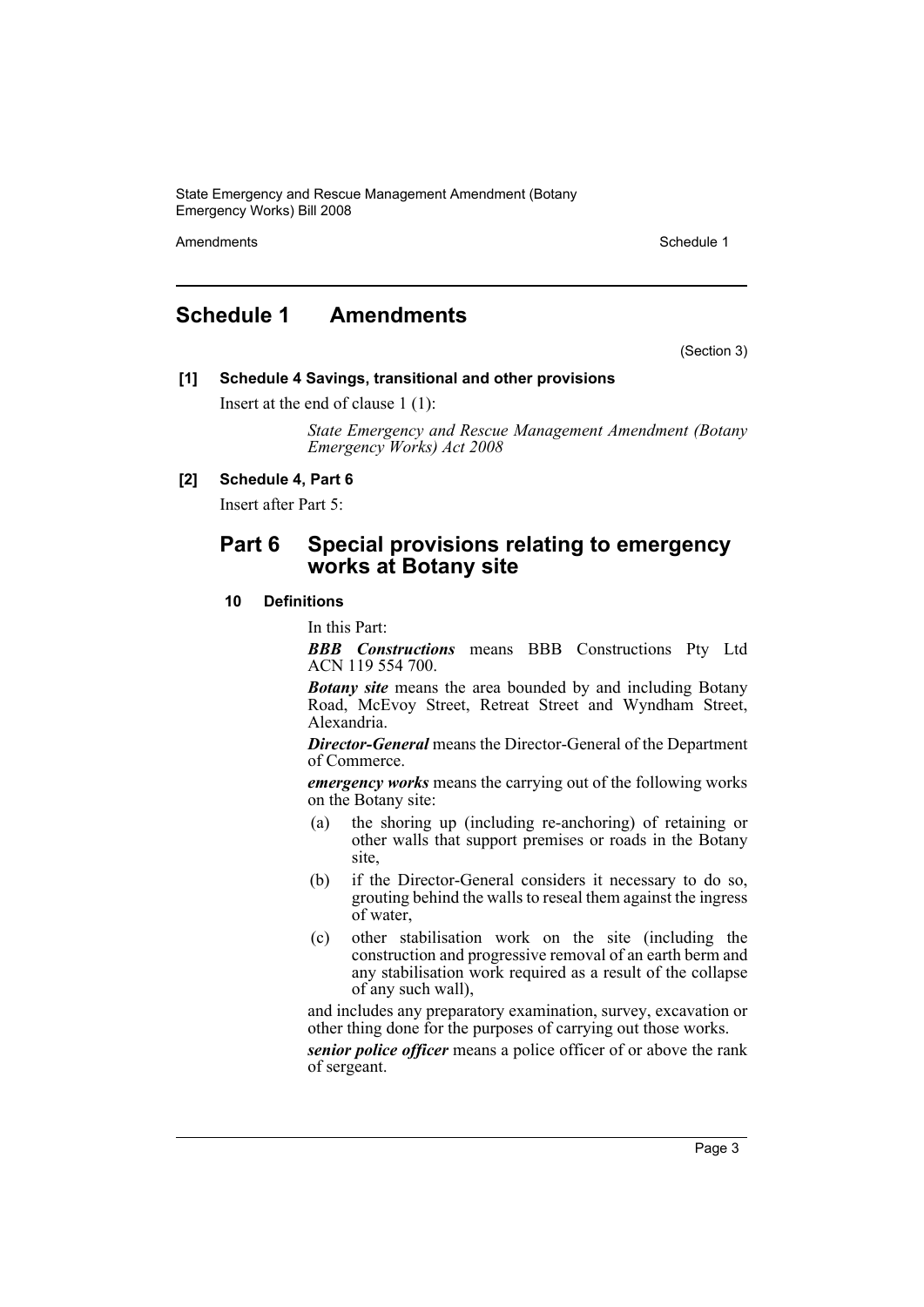State Emergency and Rescue Management Amendment (Botany Emergency Works) Bill 2008

Schedule 1 Amendments

*the contractors* means the persons engaged by the Director-General to carry out the emergency works.

### **11 Carrying out of the emergency works**

- (1) The emergency works are authorised and required to be carried out by the Director-General.
- (2) The Director-General may engage persons to carry out the emergency works.
- (3) The contractors may include a person who is the owner or occupier of land in the Botany site or who has been engaged by any such owner or occupier to do work on the site.

#### **12 Access to site to carry out works etc**

- (1) The Director-General, the contractors, police officers and any other persons authorised by the Director-General or a senior police officer may enter the Botany site for the purposes of carrying out (or supervising or assisting in the carrying out) of the emergency works.
- (2) Notice of intention to enter the Botany site is not required to be given to anyone.
- (3) Sections 61C–61E of this Act apply to any such entry in the same way as they apply to entry under section 61 of this Act.
- (4) Section 62A of this Act extends to the exercise in good faith of functions under this Part by the Director-General, the contractors and others, and so applies as if the happening that constitutes the emergency were the happening that caused the damage that requires the carrying out of the emergency works.

#### **13 Access to plans, drawings or other documents relating to Botany site**

- (1) The Director-General may request BBB Constructions, or a person who has been engaged by BBB Constructions to carry out work on the Botany site, to provide the Director-General with such plans, drawings or other documents relating to the site and the work carried out (or to be carried out) on the site:
	- (a) that are in the possession of BBB Constructions or the person, and
	- (b) that the Director-General requires for the purposes of carrying out the emergency works.